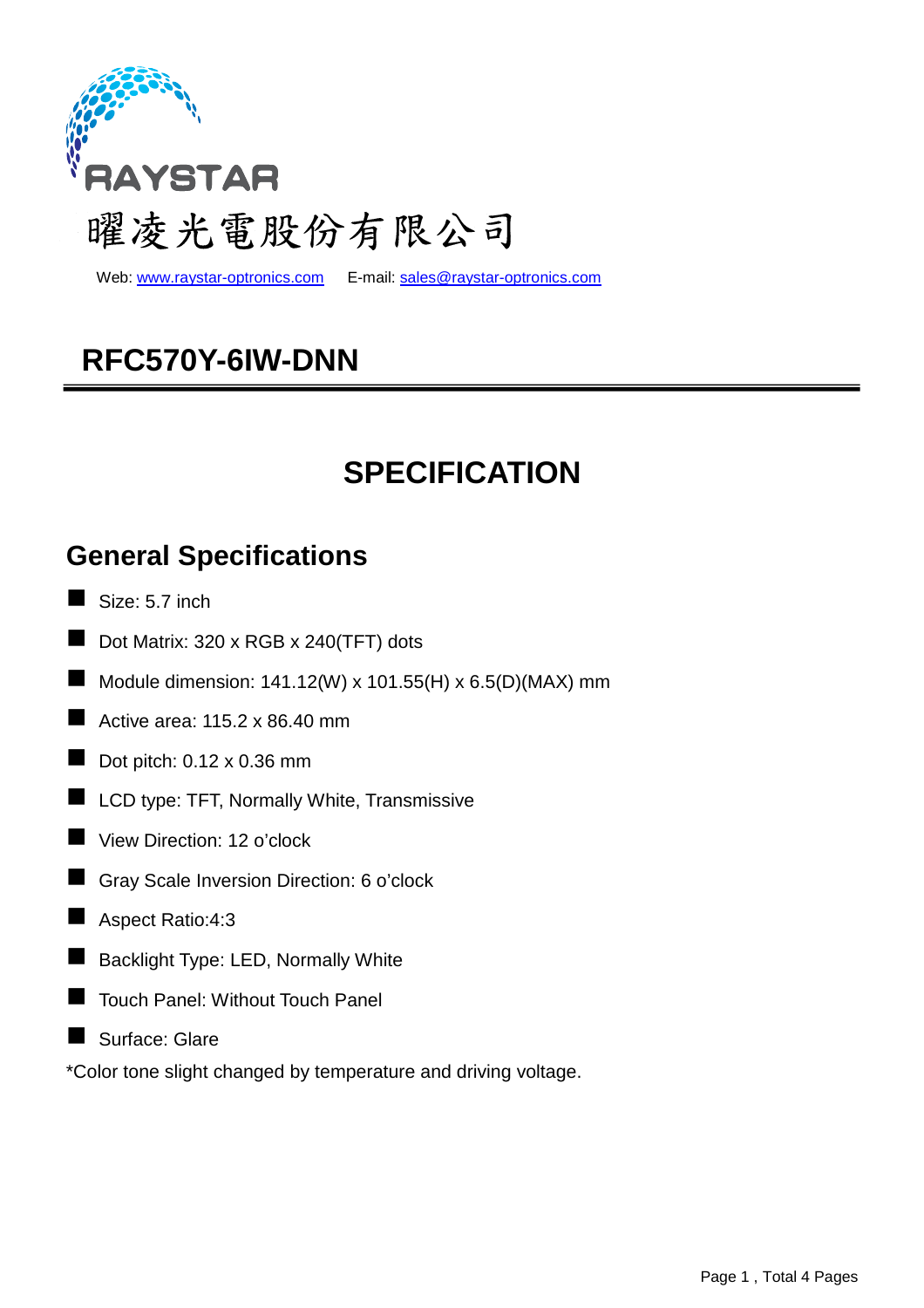

### **Interface LCM PIN Definition**

| Pin             | <b>Symbol</b>   | <b>Function</b>                                            |
|-----------------|-----------------|------------------------------------------------------------|
| 1               | <b>NC</b>       | No connection                                              |
| $\overline{2}$  | <b>NC</b>       | No connection                                              |
| 3               | <b>GND</b>      | System ground pin of the IC. Connect to system ground.     |
| 4               | <b>VCC</b>      | Power Supply                                               |
| 5               | R <sub>0</sub>  | Red Data bit(LSB)                                          |
| 6               | R <sub>1</sub>  | Red Data bit                                               |
| $\overline{7}$  | R <sub>2</sub>  | Red Data bit                                               |
| 8               | R <sub>3</sub>  | Red Data bit                                               |
| 9               | R <sub>4</sub>  | Red Data bit                                               |
| 10              | R <sub>5</sub>  | Red Data bit                                               |
| 11              | R <sub>6</sub>  | Red Data bit                                               |
| 12              | R7              | Red Data bit (MSB)                                         |
| 13              | G <sub>0</sub>  | Green Data bit(LSB)                                        |
| 14              | G <sub>1</sub>  | Green Data bit                                             |
| 15              | $\overline{G2}$ | Green Data bit                                             |
| 16              | G <sub>3</sub>  | Green Data bit                                             |
| 17              | G <sub>4</sub>  | Green Data bit                                             |
| 18              | G <sub>5</sub>  | Green Data bit                                             |
| 19              | G <sub>6</sub>  | Green Data bit                                             |
| 20              | $\overline{G7}$ | Green Data bit (MSB)                                       |
| 21              | B <sub>0</sub>  | Blue Data bit(LSB)                                         |
| 22              | <b>B1</b>       | <b>Blue Data bit</b>                                       |
| 23              | <b>B2</b>       | <b>Blue Data bit</b>                                       |
| 24              | B <sub>3</sub>  | <b>Blue Data bit</b>                                       |
| 25              | <b>B4</b>       | <b>Blue Data bit</b>                                       |
| 26              | B <sub>5</sub>  | <b>Blue Data bit</b>                                       |
| 27              | B <sub>6</sub>  | <b>Blue Data bit</b>                                       |
| 28              | B7              | Blue Data bit (MSB)                                        |
| 29              | <b>GND</b>      | System ground pin of the IC. Connect to system ground.     |
| 30              | <b>CLK</b>      | Dot data clock                                             |
| 31              | L/R             | Shift direction of device internal shift register control. |
| 32 <sub>2</sub> | <b>Hsync</b>    | Horizontal sync signal                                     |
| 33              | Vsync           | Vertical sync signal                                       |
| 34              | DE              | Data Enable signal                                         |
| 35              | U/D             | Up/down selection                                          |
| 36              | <b>RESET</b>    | Hardware reset                                             |
| 37              | NC              | No connection                                              |
| 38              | NC              | No connection                                              |
| 39              | NC              | No connection                                              |
| 40              | <b>NC</b>       | No connection                                              |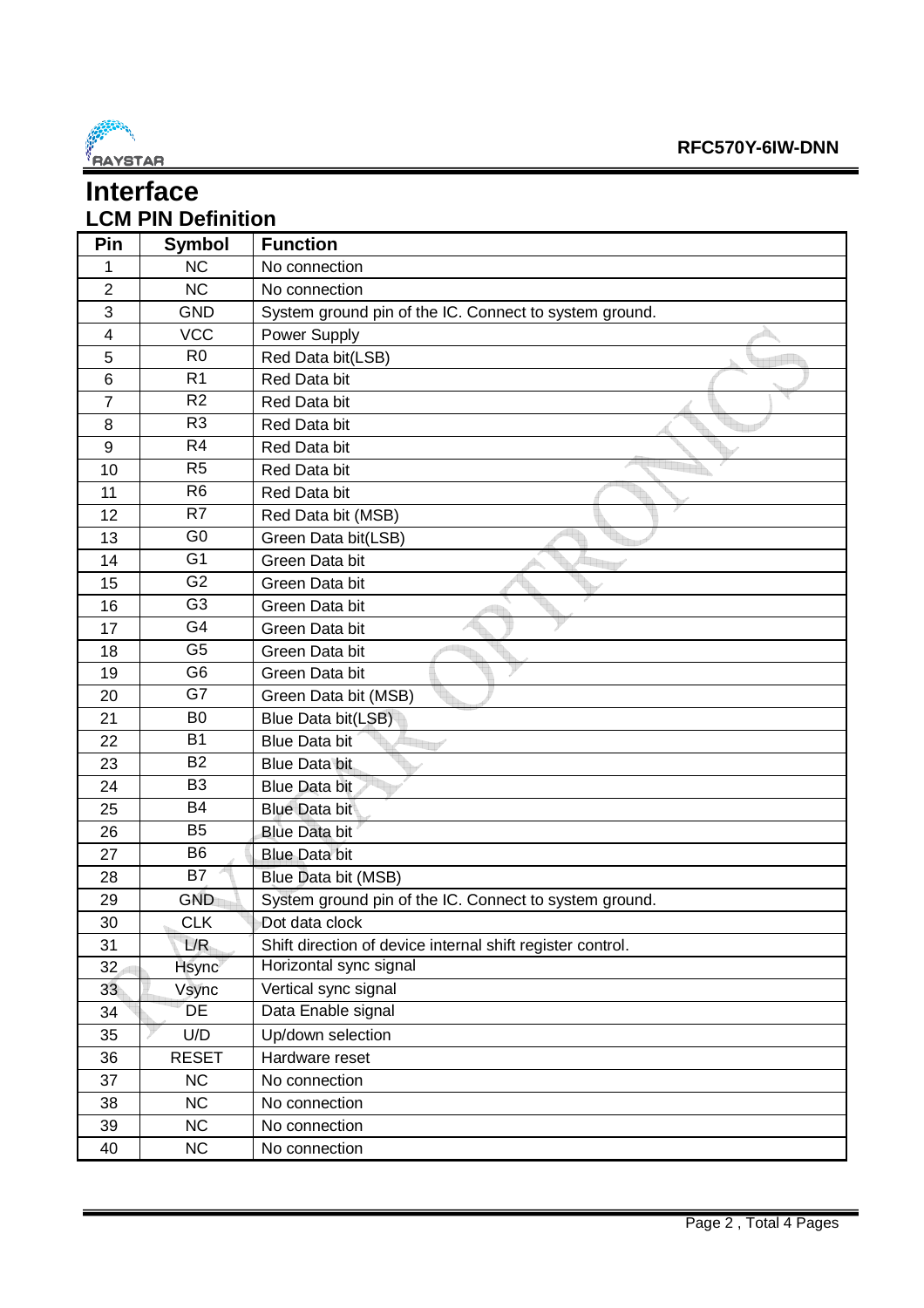

#### **RFC570Y-6IW-DNN**

### **Contour Drawing**